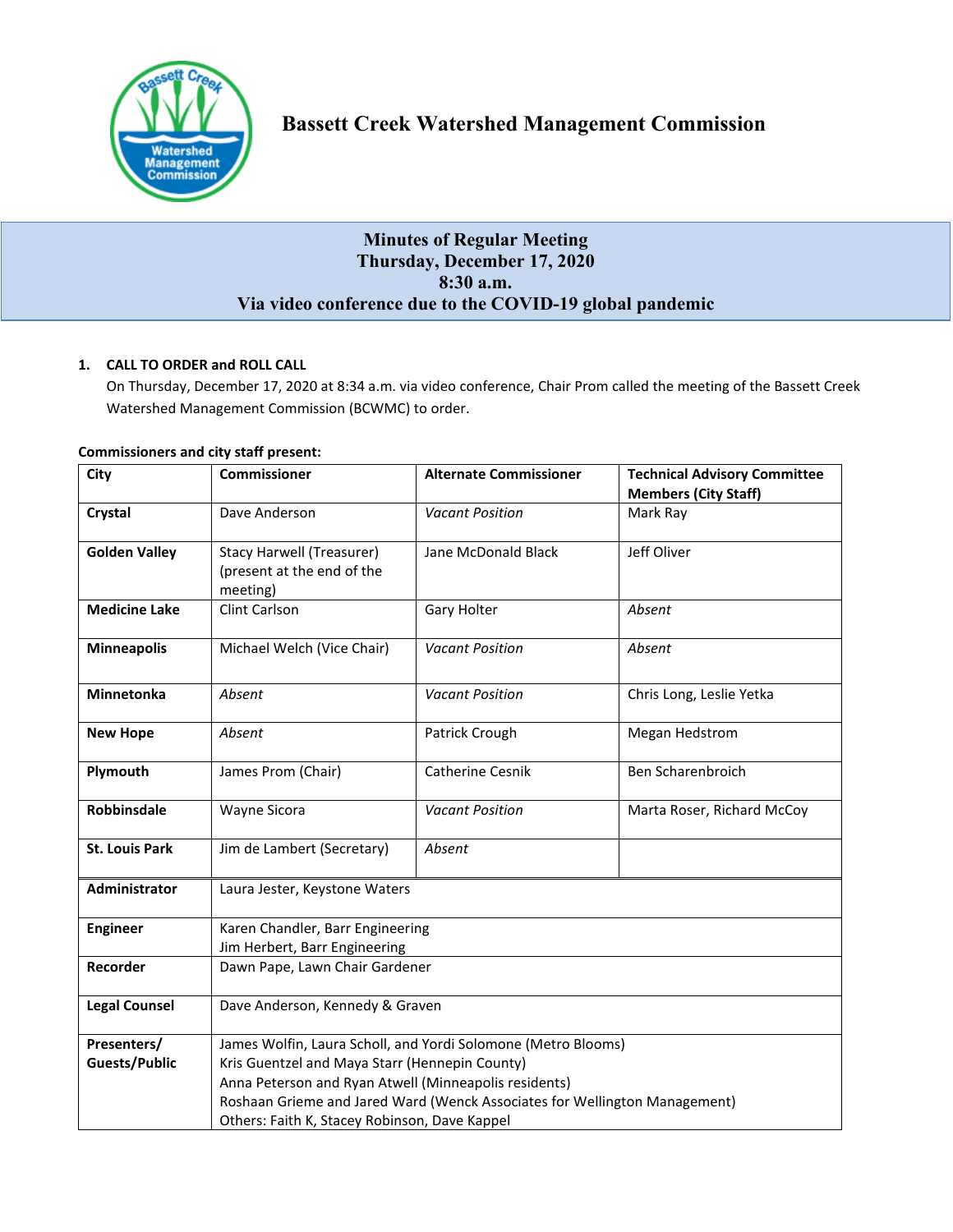# **2. PUBLIC FORUM ON NON-AGENDA ITEMS**

None.

#### **3. APPROVAL OF AGENDA**

Administrator Jester requested the addition of Item 5H: Amend Educational Services Agreement with Dawn Pape

**MOTION:** Commissioner Welch moved to approve the agenda as amended adding agenda item 5H. Commissioner Carlson seconded the motion. Upon a roll call vote, the motion carried 8-0, with the city of Minnetonka absent from the vote.

# **4. CONSENT AGENDA**

Commissioner Welch requested the removal of Item 4E: Approval of the Currie Commons Development, Minneapolis from the consent agenda and to add the item to the business agenda.

The following items were approved as part of the consent agenda: November 18, 2020 Commission meeting minutes, December 2020 financial report, and payment of invoices, reimbursement to Golden Valley for DeCola Ponds B & C Improvement Project, approval of residential project at 10406 South Shore Dr., Plymouth, and approval of contract for 2021 WOMP Services with Wenck.

| TOTAL GENERAL FUND BALANCE                 | \$470,469.51       |
|--------------------------------------------|--------------------|
| TOTAL CASH & INVESTMENTS ON-HAND (12/9/20) | \$3,465,554.60     |
| CIP Projects Levied - Budget Remaining     | $$$ (3,838,588.46) |
| <b>Closed Projects Remaining Balance</b>   | \$963,289.56       |
| 2015-2018 Anticipated Tax Levy Revenue     | \$1,429.11         |
| 2019 Anticipated Tax Levy Revenue          | \$4,499.30         |
| Anticipated Closed Project Balance         | \$969,217.97       |

The general and construction account balances reported in the December 2020 Financial Report are as follows: Checking Account Balance **\$ 470,469.51** 

**MOTION:** Commissioner Carlson moved to approve the amended consent agenda. Alternate Commissioner McDonald Black seconded the motion. Upon a roll call vote, the motion carried 8-0, with the city of Minnetonka absent from the vote.

#### **5. BUSINESS**

# **A. Receive Presentation from Metro Blooms on Northside Neighborhood Projects**

Since 2017, Metro Blooms has been working in Minneapolis' Harrison Neighborhood and surrounding areas to equitably engage residents and install best management practices along residential boulevards and on commercial properties. Metro Blooms staff gave an update on the Northside Neighborhood Commercial Projects Program funded by a Clean Water Fund Grant from BWSR, and the Northside Pollinator Project, a Lawns to Legumes Project also funded by BWSR.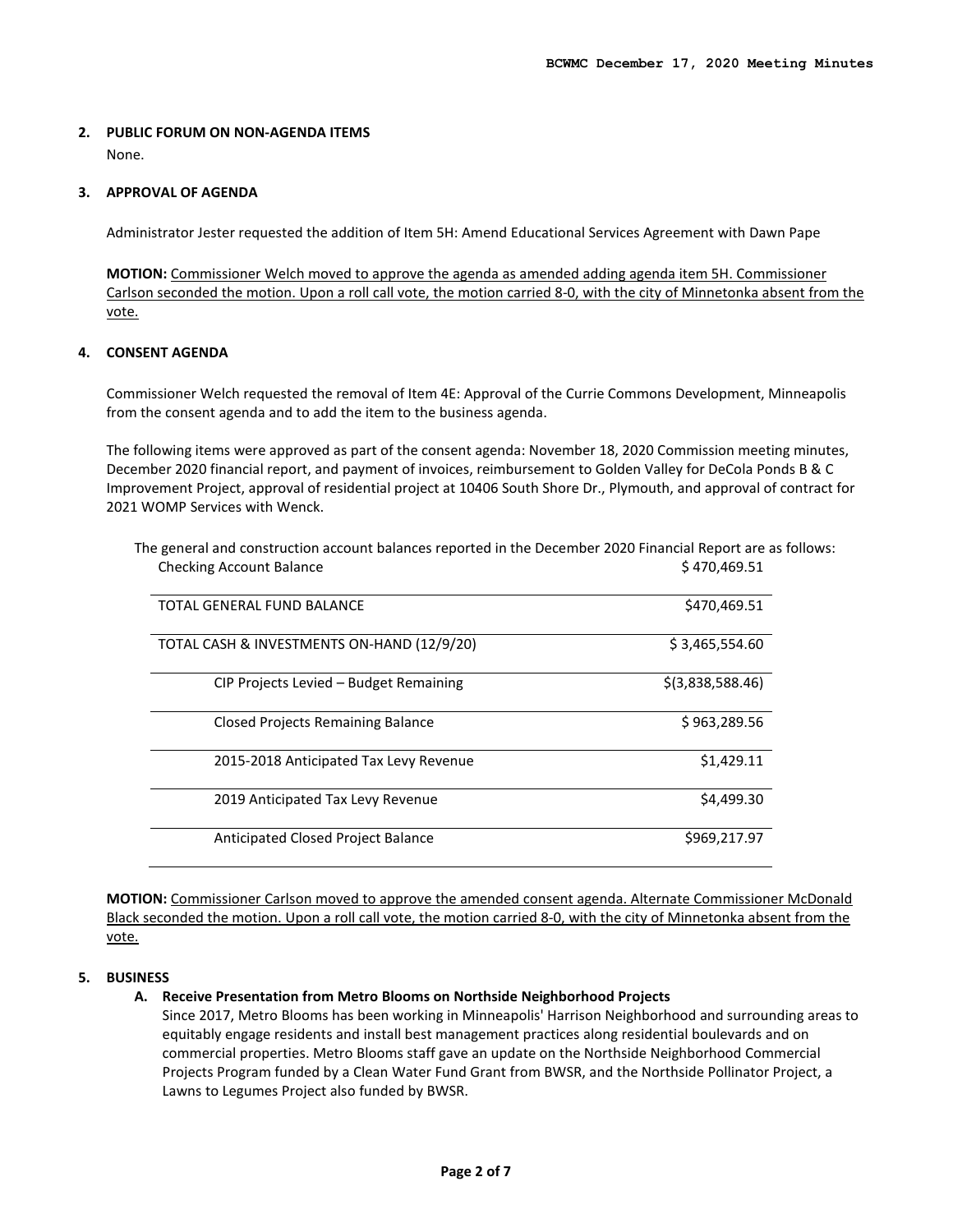Ms. Laura Scholl gave an overview of the Northside neighborhood project, pointing out that there are many social and environmental justice issues related to this project. The goal of this project is for a community led program that responds to community needs and desires. The Northside Neighborhood Commercial Projects Program completed 6 projects in two years (3 in 2019 and 3 in 2020). Notable projects include the Eco-mosque raingardens and All Nations Church raingardens in the Willard Hay neighborhood. Ms. Scholl noted that the grant-funded project is complete and although there were many challenges including high participant turnover, the project was successful, resulting in direct engagement with multiple commercial properties.

James Wolfin and Yordi Solomone gave an overview of the "Lawns to Legumes" pollinator project which is a grant-funded neighborhood demonstration project. They noted that the project has an environmental justice focus and participant recruitment efforts include finding residents more representative of the neighborhood. With COVID-19, they weren't able to engage face-to-face so they built a user-friendly website. Online, people could download garden "palettes" (garden design templates) with plants for various site conditions so pollinators are fed throughout the growing season. They included trees and shrubs because they are easy to care for and great for pollinators because they generally bloom earlier than perennials.

They also worked on program accessibility for renters by utilizing raised garden planters. They used youth to help carry messages to homeowners, worked to remove jargon from written materials, and connected residents with green infrastructure experts for on-site consultations to collaboratively select planting type and location. Metro Blooms staff explained they are aiming to build "community capacity"—not just putting in plants and leaving. They held sustainable land care trainings on proper maintenance.

Summary of numbers: 52 properties, 3 neighborhood associations, 5 renters, 7 paid community project stewards (3 youth community stewards who served as liaisons), 21 native gardens, and 4 garden planters totaling 1500+ sq. ft. pollinator habitat.

The lessons learned from these projects were to invest in creating partnerships with local community leaders and to remember that engagement takes time, so it's important to start early. Equitable compensation is one way to close disparity.

The commissioners thanked Metro Blooms for the presentations and requested a copy of the slides. Commissioner Welch said he'd like to see this presented at next year's MAWD Conference. Alternate Commissioner McDonald Black commented how this was a great intersection of environmental justice and Administrator Jester noted that the records were meticulously kept to aide in easy grant reporting. Pape suggested working together on salt education.

#### **B. Approval of Currie Commons Development, Minneapolis (from Item 4E)**

This proposed project is located within the Bassett Creek Valley in Minneapolis and includes construction of a multi-story residential building, a second level parking deck, a surface parking lot, a stormwater management system, and utility improvements resulting in creation of 1.29 acres of new impervious surfaces. The project involves work in the floodplain but results in a net increase in flood storage and will remove approximately 62% of total phosphorus from site runoff.

Commissioner Welch asked who the applicant was and commented that the project is very close to the creek in a very challenging area. He expressed surprise over the feasibility of the project and noted that the surface parking lot is below flood grade. Commission Engineer Herbert replied that Wellington Management is the applicant and the project meets BCWMC requirements, which allow for surface parking lots in floodplains. He explained that there had been many conversations with the Commission Administrator and Attorney, the developer's consultant (Wenck), and the developer about the possible risk to flooding in the parking lot and that the developer plans to have a safety plan in place.

Roshaan Grieme with Wenck noted he is currently evaluating the emergency flood plan. He noted they put together a formalized plan based on experience with other properties to notify residents that flood conditions are coming.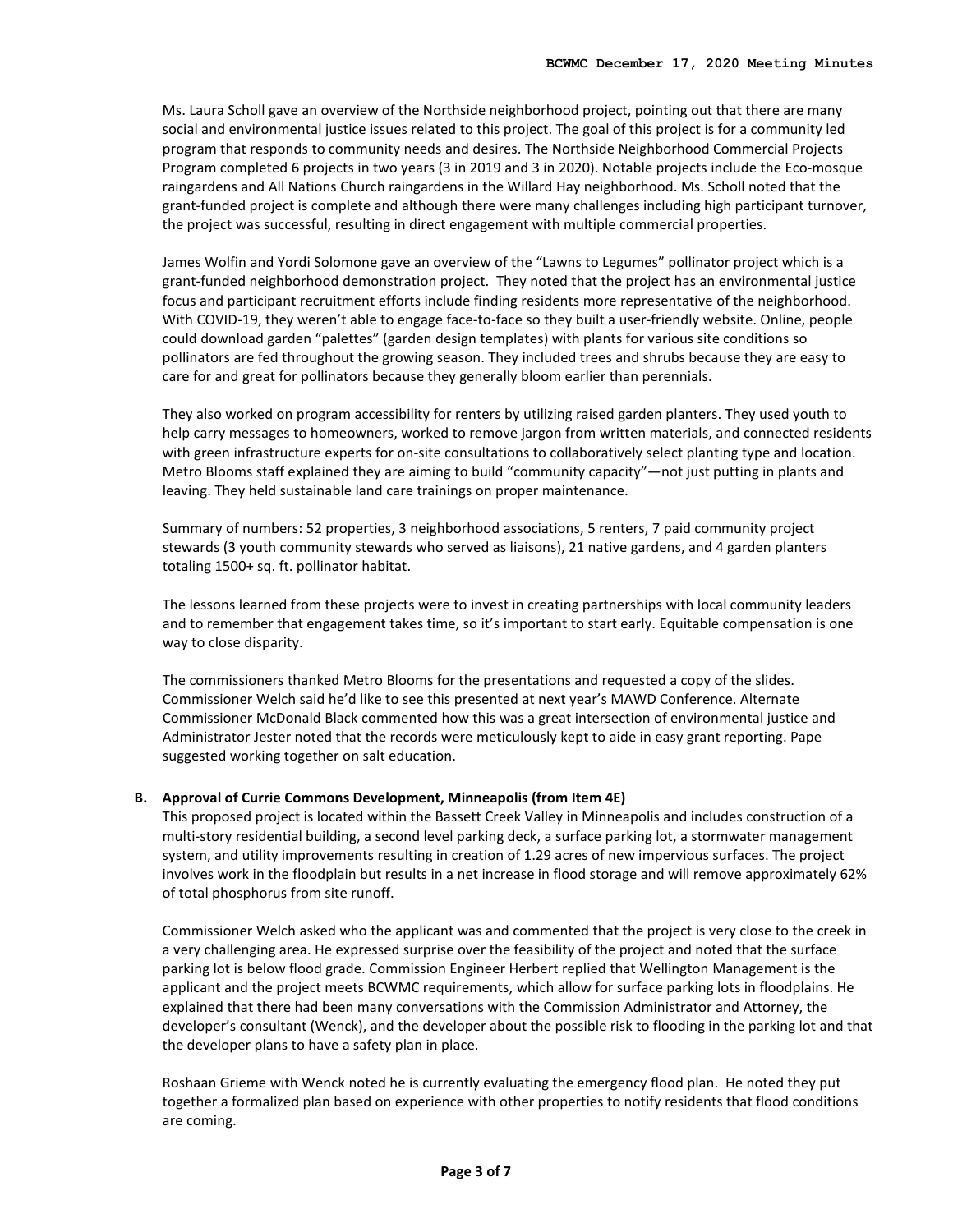Chair Prom asked who is liable if cars get towed or damaged. Mr. Ward responded that Wellington has similar properties and resident agreements may contain a plan of action for flood response. Commissioner Welch added there isn't a liability issue on BCWMC's side except that records should show that there is a risk of flood damage. BCWMC records should note that BCWMC doesn't endorse the placement of parking lots within the 2 year flood zone.

[Commissioner Sicora departs the meeting.]

There was a brief discussion about the modeling and Commission Engineer's memo comments. Commissioner Welch asked why the 0.27 acres of work in the adjacent right-of-way (ROW) were considered a linear project rather than being tied in with the complete project. Engineer Herbert explained that the redevelopment project was reviewed on the parcel scale and that there is often work in ROW adjacent to the parcel that is considered separate from the project. Commissioner Welch noted there shouldn't be a "magic line" between a redeveloped parcel and the adjacent street and ROW.

There were brief discussions about chloride management and the need for a regional approach to stormwater and floodplain management throughout the Bassett Creek Valley. It was noted that overall, the project actually results in a net gain for floodplain storage.

**MOTION:** Commissioner Welch moved to approve the Currie Commons Development in Minneapolis on the condition that Commission Engineer's calculations and comments include the 0.27 acres of the linear project portion in the development project, the risk of flood damage is noted, and that the developer is liable for any flood damage. Alternate Commissioner Crough seconded the motion. Upon a roll call vote, the motion carried 6- 0, with the cities of Robbinsdale and Minnetonka absent from the vote and Medicine Lake abstained.

# **C. Consider Approval of Final Report and Reimbursement Request for Crane Lake Water Quality Improvement Project**

i. Final Report

Chris Long, with the city of Minnetonka presented the final report of the completed 2020 Crane Lake Improvement CIP Project (CL-3), which included stormwater quality improvements completed in conjunction with the Ridgedale Drive Reconstruction Project. The reconstruction of Ridgedale Drive between Plymouth Road and Wayzata Boulevard reconfigured the roadway with three roundabouts, and reduced the impervious area by approximately two acres. The associated Crane Lake Improvements include the installation of an underground treatment system beneath the park, which then pumps to a series of raingarden filtration basins prior to outletting into Crane Lake. These improvements provide treatment of a 13.3-acre drainage area which was previously not treated prior to entering Crane Lake. They will remove 9 pounds of total phosphorus and 3,500 pounds of total suspended solids. The 12,250 square-foot underground treatment system and raingardens were constructed in the park area where a future park shelter (planned for 2021) with an educational kiosk will be built and can help educate the public about the treatment system and Crane Lake. He noted that this is a great opportunity for education with the close proximity to the Ridgedale Mall, park amenities, and adjacent trail network.

Commissioner Welch noted the low cost per pound pollutant removal and the overall good project.

ii. Reimbursement Request

Mr. Long requested reimbursement of project fund balance of \$367,999.15.

**MOTION:** Commissioner Welch moved to approve the Final Report and Reimbursement Request for Crane Lake Water Quality Improvement Project. Commissioner de Lambert seconded the motion. Upon a roll call vote, the motion carried 7-0, with the cities of Minnetonka and Robbinsdale absent.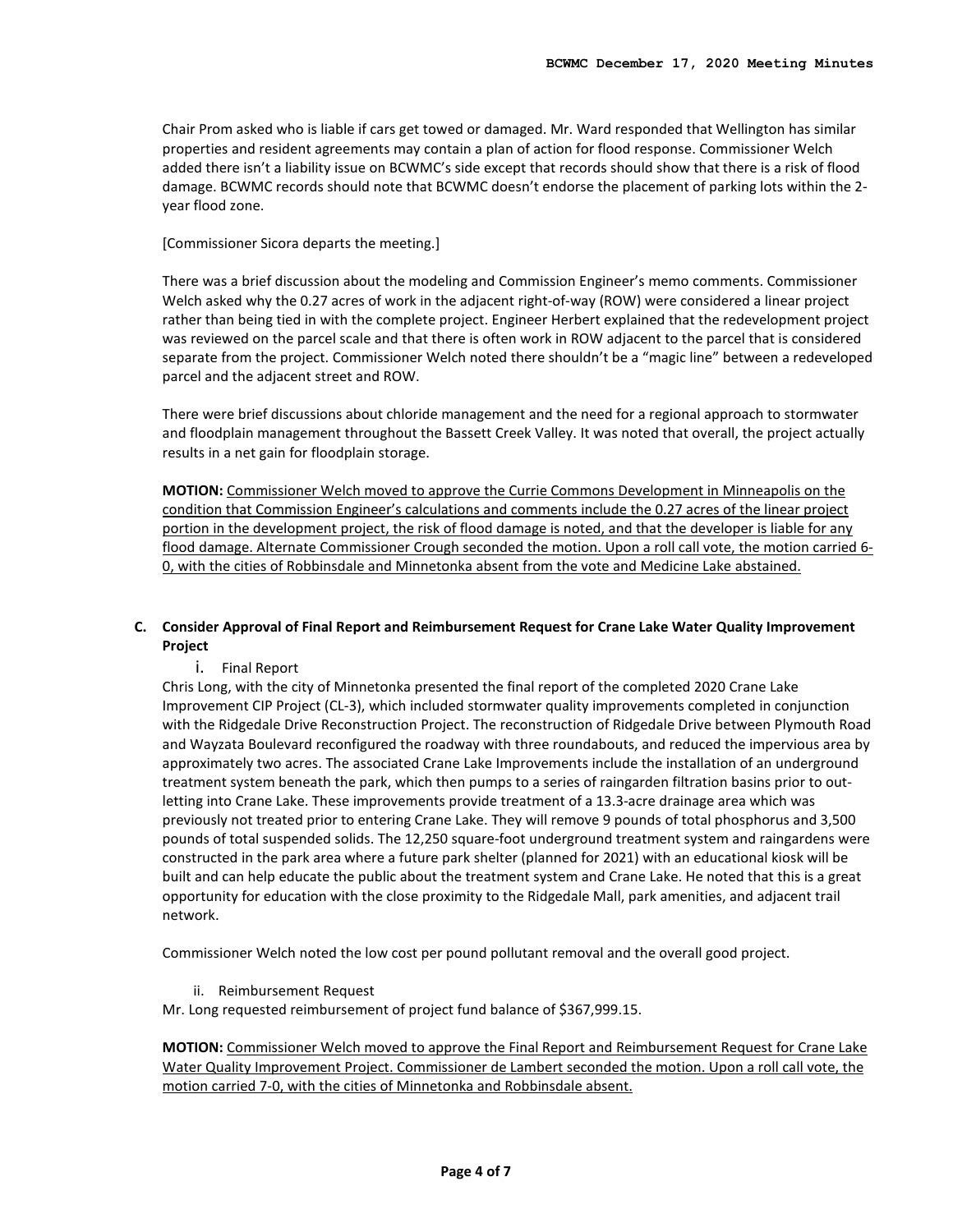#### **D. Consider Approval of Accounting Services Request for Proposals**

Administrator Jester noted that at the November meeting, she reported that the city of Golden Valley is seeking to relinquish its BCWMC deputy treasurer position and turn over monthly accounting to another city or outside firm. Administrator Jester was directed to develop a request for proposals (RFP) for outside firms. Administrator Jester recommended submitting the attached RFP to well-known firms and reviewing the submissions at the January meeting.

There was a short discussion about the importance of having separate firms do the accounting and auditing. There was consensus that Chair Prom, Alternate Commissioner McDonald Black, and the Administrator should review the proposals received and make a recommendation to the Commission at the January meeting.

**MOTION:** Alternate Commissioner McDonald Black moved to approve the accounting services request for proposals. Commissioner Anderson seconded the motion. Upon a roll call vote, the motion carried 7-0, with the cities of Minnetonka and Robbinsdale absent.

#### **E. Review Staff Evaluations and Consider Process for Consultant Solicitation**

Chair Prom summarized the 2020 evaluation results for the commission's administrator and engineers. Both received positive remarks from those responding to the evaluation. The evaluations are non-public data so they were not included with meeting materials. Administrator Jester will send results to commissioners and alternate commissioners.

Commissioner Welch commented that the commission has an "open" relationship and appreciates that the staff is open to feedback. Administrator Jester and Engineer Chandler both agreed and noted that they would like to hear about ways to improve.

Administrator Jester reminded commissioners that they should decide how to solicit proposals for at least engineering and legal services as required biennially by State law.

**MOTION:** Alternate Commissioner Crough moved to solicit services with letters of interest. Alternate Commissioner McDonald Black seconded the motion. Upon a roll call vote, the motion carried 7-0, with the cities of Minnetonka and Robbinsdale absent.

#### **F. Receive Update on MAWD Annual Conference and Meeting**

Commissioners Harwell, Sicora, and Welch participated in the online MAWD business meeting on December 4, 2020 as the BCWMC's two delegates and alternate delegate, respectively. Administrator Jester attended the meeting as a spectator. The meeting included reports from state agencies and MAWD committees. Attendees reported that there was a lengthy discussion on the resolutions presented for consideration for the 2021 legislative platform, some of which passed and others that failed, sometimes by close margins. Commissioner Welch noted that there are distinctive differences between pressing issues in Metro watershed vs. non-metro watersheds, and noted some resolutions were pulled from consideration due to improper timing of submittals. He also noted that the BCWMC was minimally represented at the conference and presentations.

There was some discussion about resolution on wake boats and their potential to damage shorelines and how new rules would be enforced.

#### **G. Receive Update on New MS4 Permit**

At the Commission meeting in November, TAC members were asked to bring information about the new MS4 permit to a future meeting. The permit has new requirements. TAC member Mark Ray reported that the new permit is longer and has many changes. He noted that a group of cities is developing a spreadsheet to help track activities and public education. He hopes they will have a common educational message on stormwater and pollution. TAC member Scharenbroich noted the fees to cities for MS4 compliance increased dramatically. For instance, Plymouth's fee went from \$400 per permit cycle to \$7,500 per permit cycle. It was reported that cities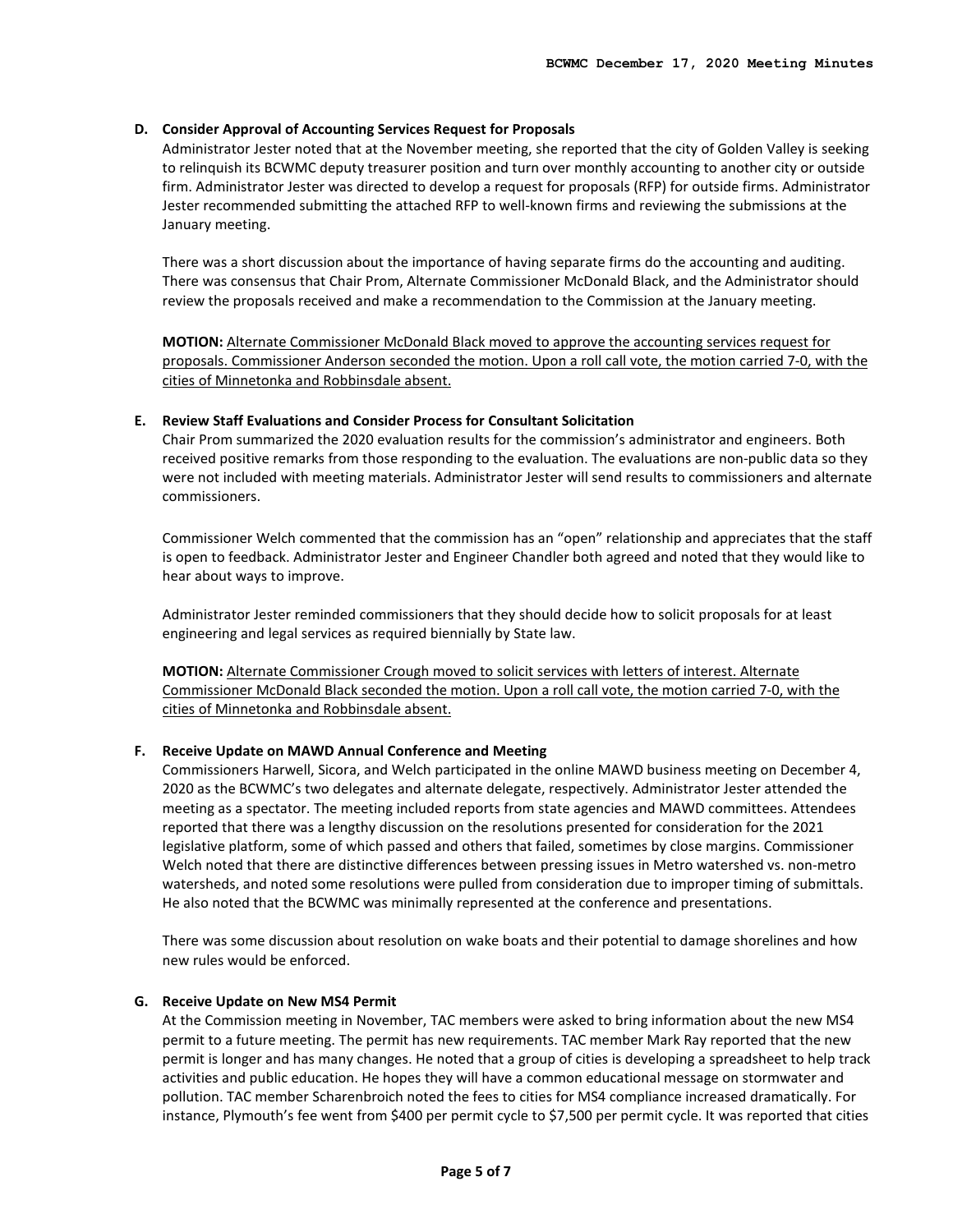have until mid-April to complete an application to reapply for the MS4 permit and tell the State how they will comply with the permit.

Mark Ray stated that he's looking for universal education for the area. Education consultant Dawn Pape chimed in that the Watershed Partners are providing that education and consistent messaging, that it is posted regularly on the BCWMC website and is available to cities. She noted that city communication departments can get involved. Administrator Jester noted that the West Metro Water Alliance is seeking ways to assist cities with educational programming.

#### **H. Consider Amending Contract with Education Consultant**

Administrator Jester suggested extending the contract term through March so there isn't a lapse during important salt education months. Chair Prom tabled the item and requested that it be moved to the January agenda.

#### **6. COMMUNICATIONS**

A. Administrator's Report

- i. Update on Chloride Management Webpage and Template Development Administrator Jester is working with Fortin Consulting and the Hennepin County Chloride Initiative to develop a template for chloride management plans. She also noted the new BCWMC webpage on chloride management, particularly meant for BWCMC-reviewed projects.
- ii. Update on Medicine Lake Vegetation Management Administrator Jester reported on the meeting with the DNR, TRPD, city staff and commissioners from Plymouth and Medicine Lake and Commission Engineers. She noted the good news is that the native plant community is healthy, despite AIS presence in the lake. She also noted a DNR variance is needed but likely to be approved to treat a larger area of curly-leaf pondweed in 2021.
- iii. Commissioners should have received campaign finance reform information in the mail. They need to be filed between Jan. 1-25 or risk being fined.
- iv. DNR is accepting applications for new AIS advisory committee members.
- v. Administrator Jester informed the commission that she joined an environmental justice subgroup of Blue Thumb.

#### B. Chair

Chair Prom informed the Commission that his tenure as the primary commissioner from Plymouth will end in January and he will step down from his position as Chair. He noted Catherine Cesnik will be commissioner and Prom will be the alternate starting in February 2021.

# C. Commissioners

Alternate Commissioner McDonald Black noted her desire to have more diversity on the Commission. She suggested offering an internship and informed the Commission about the Dougherty Family College Lunch and Learn event centered on environmental justice on January 15, 2021 via Zoom.

## D. TAC Members

i. Sanitary Sewer Break on North Branch Bassett Creek

Mark Ray explained how a resident reported the North Branch sanitary sewer break on November 21<sup>st</sup> and how the leak was repaired within 90 minutes of the report. He reported the area has been seeded and blanketed and that the cause of the sewer break was a buildup of grease and non-flushable wipes.

#### E. Committees - None

#### F. Education Consultant

i. Ms. Pape urged commissioners to share the latest video on [smart salting.](https://www.youtube.com/watch?v=EFOJBfTYn-g&feature=youtu.be) In addition, she encouraged the commissioners to let her know how many salt flyers they would like to hand out/post on places in the community that use too much salt.